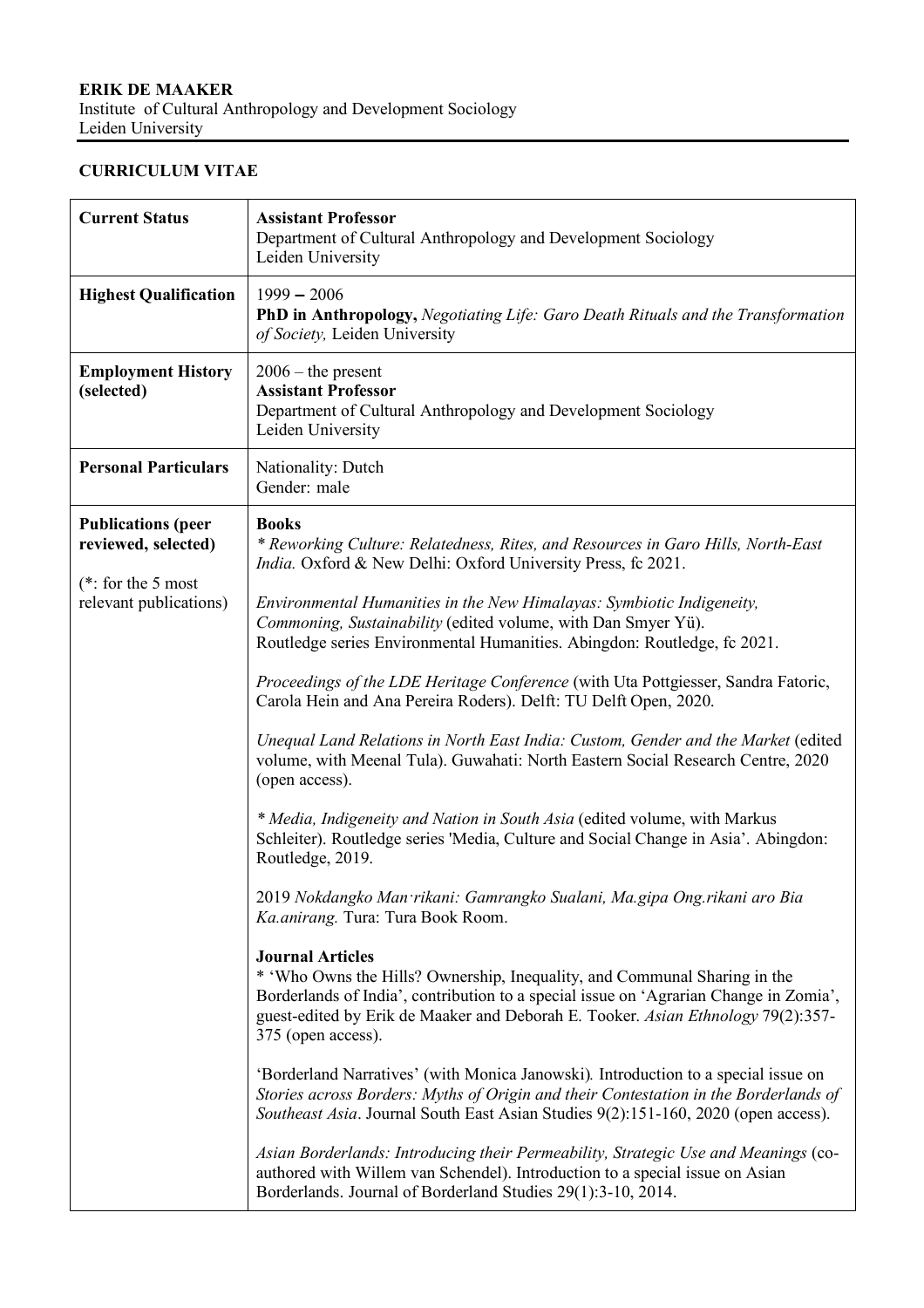\* *Performing the Garo Nation? Garo Wangala Dancing between Faith and Folklore.* Asian Ethnology 72(2): 221-239, 2013 (open access).

Erik de Maaker and Vibha Joshi. "The Northeast and Beyond: Region and Culture" (introduction to the special issue). *South Asia: Journal of South Asian Studies*, 30 (3), 382-390, 2007.

'From the Songsarek faith to Christianity: Religious Change and Cultural Continuity in West Garo Hills', *South Asia: Journal of South Asian Studies* (Special issue), 30 (3), 517-530, 2007.

Erik de Maaker. 'Integrating Ethnographic Research and Filmmaking: Video Elicitation for a Performance Oriented Analysis of the Teyyam Ritual,' *Visual Anthropology* 13(2): 185-197, 2000.

## **Book Chapters**

'Aloof but not Abandoned: Relationality and the Exploitation of the Environment in the Garo Hills of India'. In: Dan Smyer Yü & Erik de Maaker (eds.): *Environmental Humanities in the New Himalayas: Symbiotic Indigeneity, Commoning, Sustainability* Routledge series Environmental Humanities. Abingdon: Routledge, fc 2021.

'Exploring Heritage as Culture: Disciplines, Theories, Method' (with Ilaria Rosetti and Silvia Naldini), in: Uta Pottgiesser, Sandra Fatoric, Carola Hein, Erik de Maaker and Ana Pereira Roders, *Proceedings of the LDE Heritage Conference*. Delft: TU Delft Open, 533-535 (open access).

'From Marginal Zone to Borderland? Ethnographies, Histories and Politics in North East India', in Sarkar, Surajit and Nerupama Y. Modwell (eds.), *Oral Traditions, Continuities and Transformations in Northeast India and Beyond.* New Delhi: Routledge, 2020.

'Rites of Inheritance: Assessing Gifts, Mothers, and Marriages', in: Marak, Q & S. Chaudhury (eds.), *Cultural Heritage of Meghalaya*. Abingdon: Routledge, 329-350, 2020.

'Introduction: Screening Indigeneity and Nation', with Markus Schleiter. In: Markus Schleiter & Erik de Maaker (eds.): *Media, Indigeneity and Nation in South Asia.*  Routledge series 'Media, Culture and Social Change in Asia'. Abingdon: Routledge, 1-25, 2019 (open access).

'Cultural Records, Stereotypes, and the Conflation of Past and Present in the Creation of Garo Documentary Films', in: Markus Schleiter & Erik de Maaker (eds.): *Media, Indigeneity and Nation in South Asia.* Routledge series 'Media, Culture and Social Change in Asia'. Abingdon: Routledge, 196-212, 2019.

'Marked for Oblivion? Renunciation, Redundancy, and Reformulation of the Garo Community Religion' in: Marine Carrin (ed.), *Encyclopedia of Religions of Indigenous People of South Asia.* Leiden: Brill, 2019*.*

*\** 'On the Nature of Indigenous Land: Ownership, Access and Farming in upland Northeast India'. In: Uddin, Nasir, Eva Gerharz & Pradeep Chakkarath, *Indigeneity on the Move: Varying Manifestations of a Contested Concept.* New York: Berghahn, 29-48, 2018.

'Ambiguous Mortal Remains, Substitute Bodies, and other Materializations of the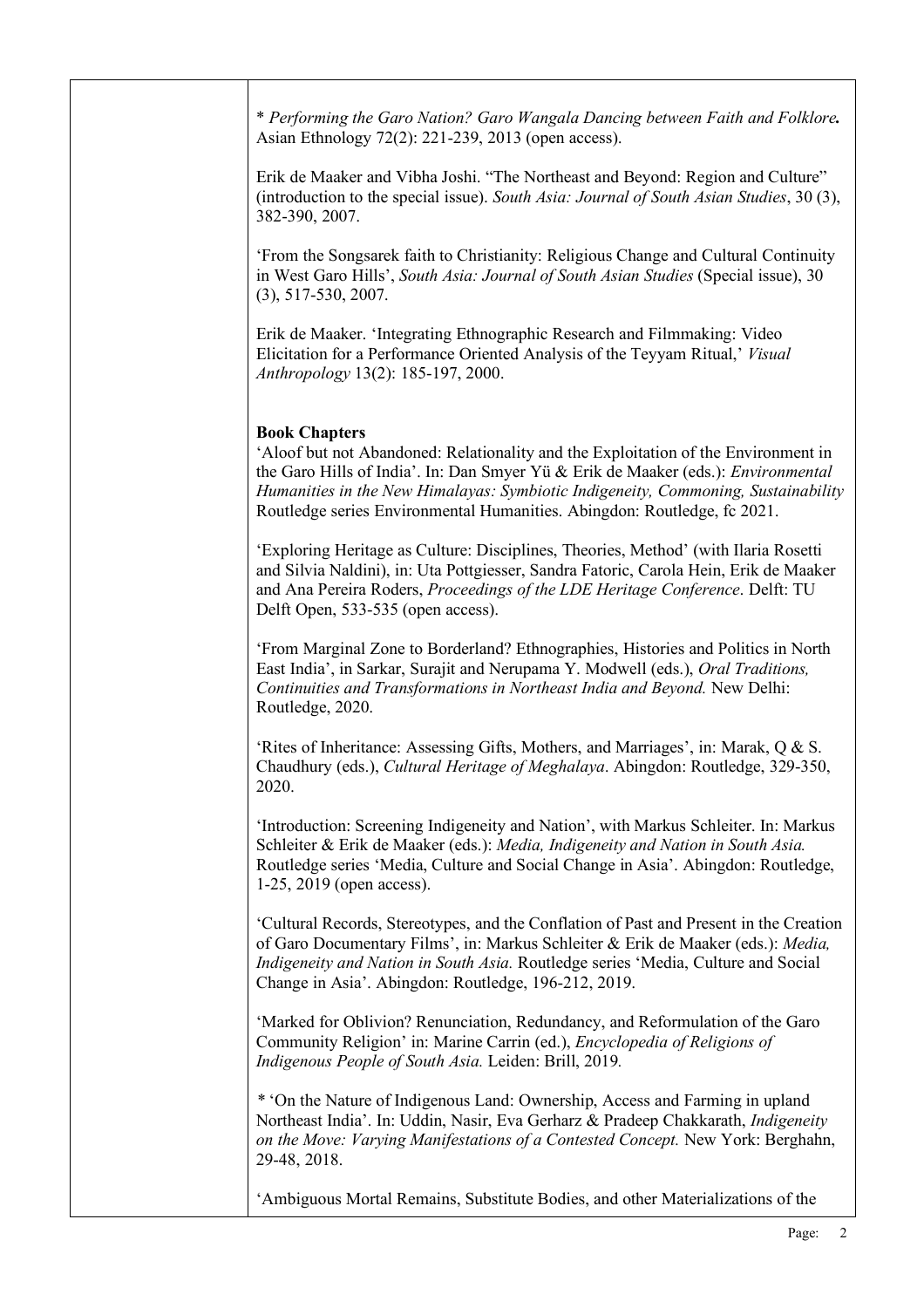|                                                       | Dead among the Garo of Northeast India', in Peter Berger and Justin Kroeze (eds.)<br>Ultimate Ambiguities: Investigating Death and Liminality. New York: Berghahn<br>Books, 15-35, 2015.                                                                                                                                                                                                                                                                                                                                             |
|-------------------------------------------------------|--------------------------------------------------------------------------------------------------------------------------------------------------------------------------------------------------------------------------------------------------------------------------------------------------------------------------------------------------------------------------------------------------------------------------------------------------------------------------------------------------------------------------------------|
|                                                       | 'Researching Garo Death Rites' in: Chaudhuri, Sarit K. & Sucheta Sen Chaudhuri<br>(eds.), Fieldwork in South Asia: Memories, Moments, And Experiences. New Delhi:<br>Sage, 2014 (167-185).                                                                                                                                                                                                                                                                                                                                           |
|                                                       | * 'Have the Mitdes Gone Silent? Conversion, Rhetoric, and the Continuing<br>Importance of the Lower Deities in Northeast India', in Richard Fox Young and<br>Jonathan Seitz (eds.) Asia in the Making of Christianity: Conversion, Agency,<br>Indigeneity 1600s to the Present. Leiden: Brill, 135-159, 2013.                                                                                                                                                                                                                        |
|                                                       | 'Assessing Gifts, Mothers and Marriages' in: Neubert, Frank and Ute Husken (eds.),<br>Negotiating Rites. New York: Oxford University Press, 2011.                                                                                                                                                                                                                                                                                                                                                                                    |
|                                                       | 'From Ritual Ground to Stage', (co-authored with Erik de Maaker, Karen Pollit,<br>Mariane Riphagen and Fletcher DuBois), in: Grimes, Ronald L., Ute Hüsken, Udo<br>Simon and Eric Venbrux (Eds.), Ritual, Media, and Conflict. Oxford University Press,<br>New York, 2011.                                                                                                                                                                                                                                                           |
|                                                       | Erik de Maaker. 'Recording, Constructing and Reviewing Teyyam, The Annual Visit<br>of the God Vishnumurti', in Peter Crawford and Metsje Postma (eds.), Reflecting<br>Visual Ethnography: Using the Camera in Anthropological Research. Leiden/Aarhus:<br>CNWS Publishers/Intervention Press, 2006.                                                                                                                                                                                                                                  |
|                                                       | <b>Ethnographic Films</b><br>Erik de Maaker. Teyyam: The Annual Visit of the God Vishnumurti, Boston:<br>Documentary Educational Resources, 1998 (Award for Excellence, Society for Visual<br>Anthropology (American Anthropological Association).                                                                                                                                                                                                                                                                                   |
| <b>Invited Talks</b><br>(selected)                    | Keynote lecture Marked for Oblivion? Renunciation, Redundancy, and Reformulation<br>of the Garo Community Religion, international conference 'Changes and Continuities<br>in the Religious Landscape of Northeast India', Don Bosco Institute, Guwahati, India<br>(21 January 2017).                                                                                                                                                                                                                                                 |
|                                                       | Keynote lecture From Marginal Zone To Borderland? Ethnographies, Histories And<br>Politics In North East India, international conference ' Oral Traditions: Continuity<br>and Transformations - North East India and South East Asia' (Shillong, Meghalaya,<br>India. Intangible Cultural Heritage Division, Indian National Trust for Art and<br>Cultural Heritage (INTACH) and The Centre for Community Knowledge, Ambedkar<br>University Delhi (AUD) (1-4 February, 2016).                                                        |
| <b>Current Research</b><br><b>Projects (selected)</b> | Interfacing Indigenous Knowledge, Modern Science and Policymaking: Water and<br>Climate Change in the Hindu Kush Himalayan Region. Focus grant of the Himalayan<br>Universities Consortium, awarded to Yunnan Minzu University (Leiden University is<br>a co-leader of the programme, other partners are Sikkim University, as well as Royal<br>Timphu College). https://www.universiteitleiden.nl/en/news/2018/09/climate-change-<br>and-sustainable-livelihoods-in-the-hindu-kush-himalayas                                        |
|                                                       | 2015-present: Postcolonial Displacements: Migration, Narratives and Place-Making<br>in South Asia (funded by Leiden University AMT). This project explores the multiple<br>ways in which migration in South Asia contributes to the imagining, questioning,<br>subverting and reframing of territories, nations and communities. Foregrounding the<br>contested fringes of the politically divided South Asian subcontinent across historical<br>and contemporary socio-political contexts, the project asks: How do people in South |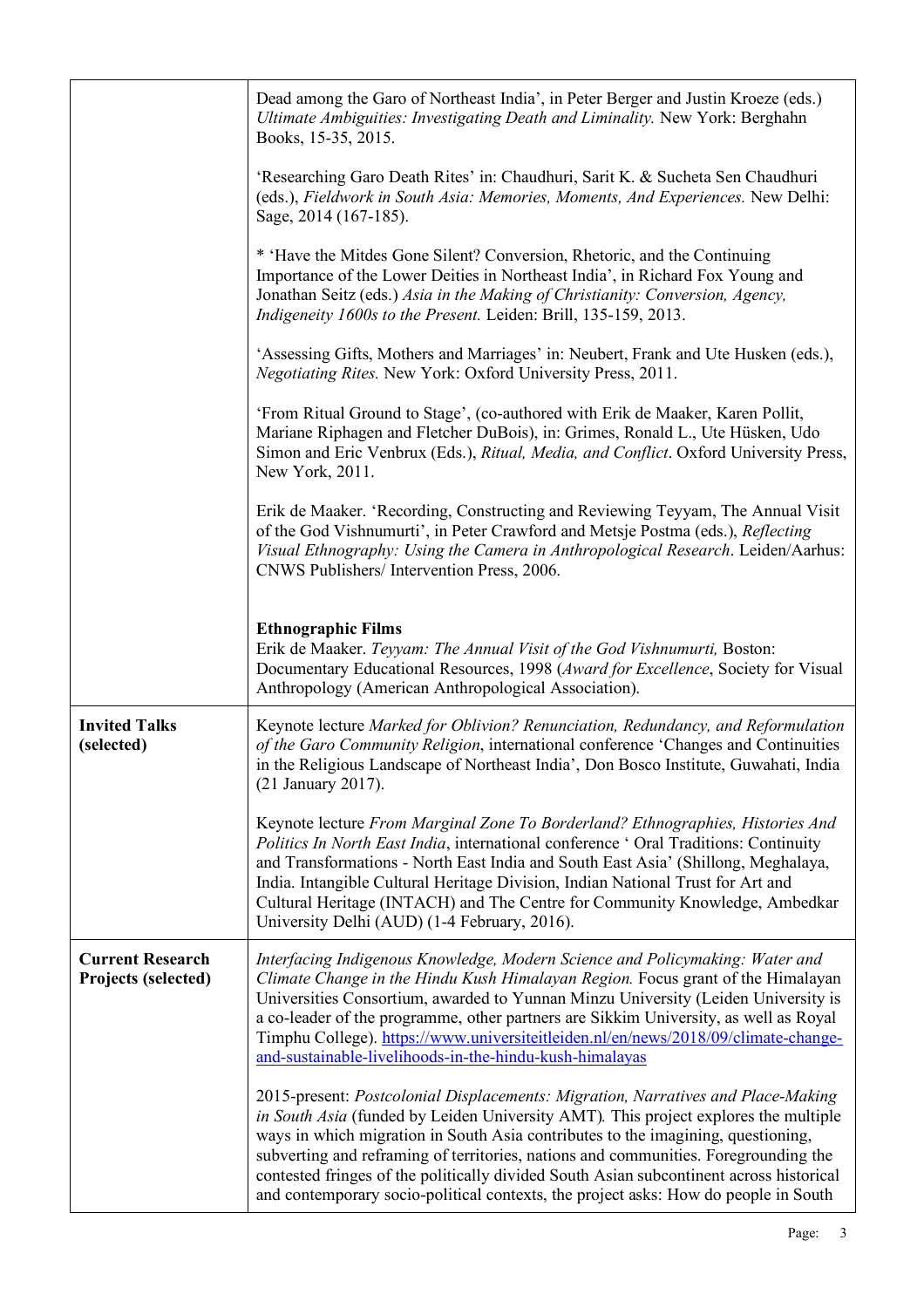|                                                                        | Asia engage, resist and support the arbitrary borders that divide, define and delineate<br>the states of the subcontinent? And how are cultural imaginations, narratives, and<br>claim-makings shaped by histories, memories and experiences of mobility and<br>migration?<br>2016-present: Markets, Ethics and Agency: Changing Land Utilization and Social<br>Transformation in the Uplands of Northeast India (funded by NWO & ICSSR). This<br>research project explores the strategies employed by upland farmers of Northeast<br>India who are deepening their engagement with markets and the state. Given the<br>substantial commitments of the Indian state towards the Northeast and its growing<br>importance for commercial activities such as mining, the region is rapidly developing<br>in terms of infrastructure and connectivity. Conducting in-depth multidisciplinary and<br>empirical research into the so far neglected agency of upland farmers and their<br>complex and changing relationship with markets and the state, we expect to gain<br>important new insights into how upland indigenous communities modernize. |
|------------------------------------------------------------------------|------------------------------------------------------------------------------------------------------------------------------------------------------------------------------------------------------------------------------------------------------------------------------------------------------------------------------------------------------------------------------------------------------------------------------------------------------------------------------------------------------------------------------------------------------------------------------------------------------------------------------------------------------------------------------------------------------------------------------------------------------------------------------------------------------------------------------------------------------------------------------------------------------------------------------------------------------------------------------------------------------------------------------------------------------------------------------------------------------------------------------------------------|
| <b>PhD</b> tutoring                                                    | - PhD researcher M.I. (Idrees) Kanth MA. Project title: National consciousness and<br>Public discourse in Twentieth century Kashmir. Co-supervision together with Prof.<br>Nira Wickramasinghe (LIAS, Leiden University). PhD successfully defended<br>May7th, 2019.<br>- PhD researcher Tim van de Meerendonk MA. Project is included in the ERC funded<br>project Moralising Misfortune: A comparative anthropology of commercial<br>insurance. Co-supervision together with Dr. Erik Bähre (CA/DS, Leiden University).<br>- PhD researcher Andea Malaya M. Ragragio. Project title: Ethnography of the<br>Pantaron Manobo Pangotoeb (An ethnographic study of the traditional tattooing of<br>the Pantaron Manobo of Southern Mindanao, Philippines). Co-supervision together<br>with Prof. Pieter ter Keurs (CA/DS, Leiden University).<br>- PhD researcher Wenlan Wang. Project title: Mediation as Core: an anthropological<br>study in Thai village Buddhism ritual materials. Co-supervision together with Prof.<br>Michael Herzfeld.                                                                                                  |
| Academic<br>responsibilities,<br>conference convening<br>and reviewing | Member academic committee of the International Institute for Asian Studies<br>(February 2017-present).<br>Advisor and member selection committee conference Locating Northeast India:<br>Human Mobility, Resource Flows, and Spatial Linkages (6 <sup>th</sup> International Conference<br>on North-East India', scheduled to be held at Tezpur University, January 2018.<br>Convenor of the conference Borderland Futures: Technologies, Zones, Co-existences<br>(7 <sup>th</sup> Conference of the Asian Borderlands Research Network), Chung-Ang University,<br>Seoul, South Korea, June, 2022.<br>Chair and member of curriculum review panels at Leiden University, and at the<br>Amsterdam Free University (2016, 2017)<br>Reviewer for research proposals of (among others): ERC (Brussels), NWO (The<br>Hague), of FWO (Brussels), Oxford University Press (New Delhi), as well as major<br>academic journals.                                                                                                                                                                                                                         |
| Lecturing                                                              | - Displacement, Migration and Diaspora: Anthropological Perspectives on South Asia<br>(BSc3/ BSc2 level course, in association with LIAS).<br>- Anthropology of Religion (BSc3 level course).<br>- Qualitative research methods and academic writing (MSc level)<br>- Guidance of >60 MA students on individual research projects since 2006.<br>- Guidance of >90 BA students on Bachelor thesis projects since 2006.                                                                                                                                                                                                                                                                                                                                                                                                                                                                                                                                                                                                                                                                                                                         |
| Scholarships,                                                          | Qualitative Research in Higher Education Teaching Approaches for sustainability and                                                                                                                                                                                                                                                                                                                                                                                                                                                                                                                                                                                                                                                                                                                                                                                                                                                                                                                                                                                                                                                            |